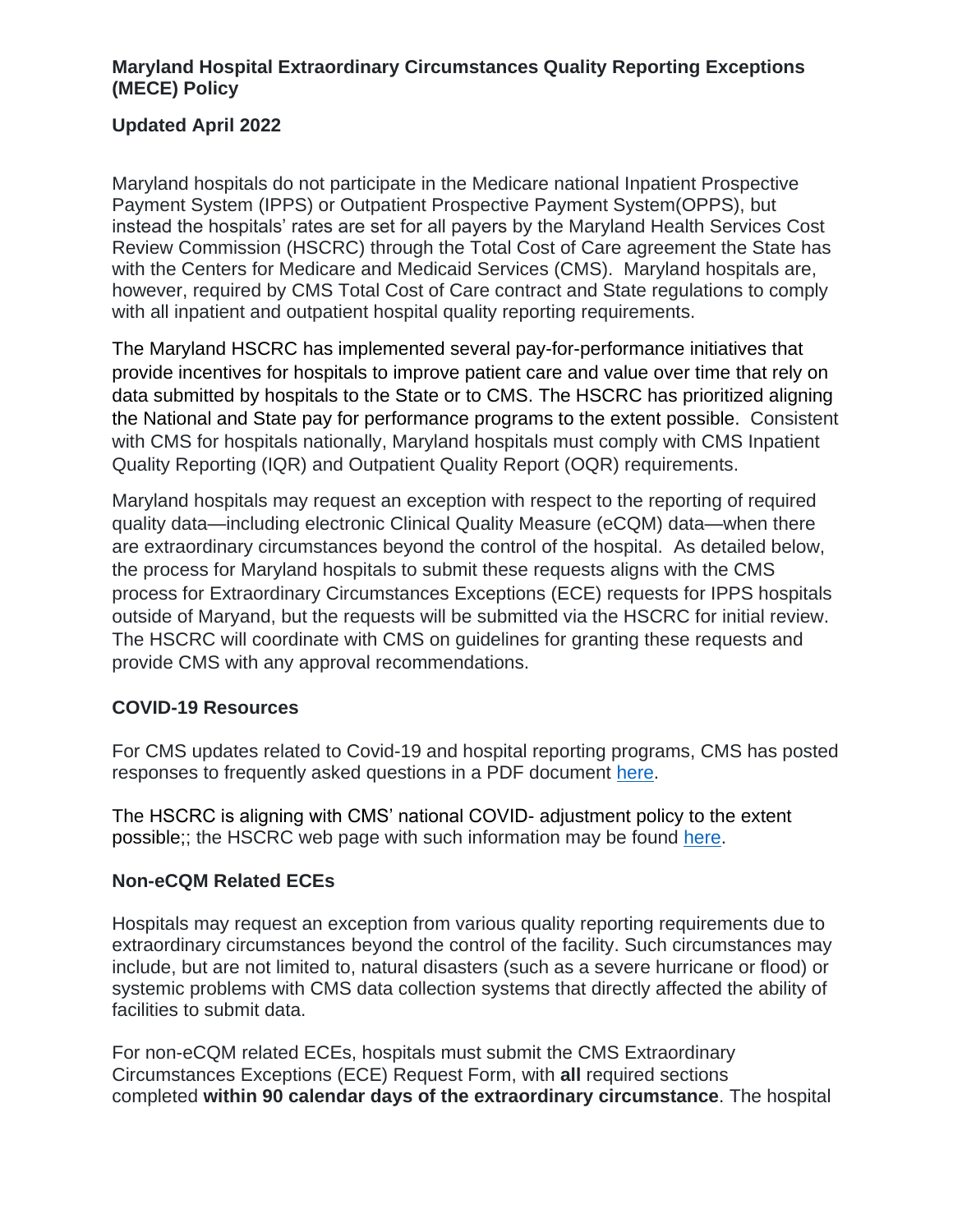### **Maryland Hospital Extraordinary Circumstances Quality Reporting Exceptions (MECE) Policy**

### **Updated April 2022**

may request consideration for an exception of the requirement to submit quality data for one or more quarters.

## **eCQM Related ECEs**

Hospitals may utilize the ECE form to request an exception from the Hospital IQR Program's eCQM reporting requirement for the applicable program reporting period, based on hardships preventing hospitals from electronically reporting. Such circumstances could include, but are not limited to, infrastructure challenges (a hospital is in an area without sufficient Internet access) or unforeseen circumstances, such as vendor issues outside of the hospital's control (including a vendor product losing certification). For further information, reference the ECE Policy Clarification Questions and Answers.

In the event of such circumstances:

- **For CMS eCQM ECEs:** hospitals must submit an Extraordinary Circumstances Exceptions (ECE) Request Form with all required sections completed by April 1 following the end of the reporting period calendar year (CY)\*. As an example, for data collection for the CY 2019 reporting period (through December 31, 2019), hospitals would have until April 1, 2020, to submit an ECE request.
- **For HSCRC eCQM ECEs:** Beginning in July, 2022, hospitals must submit eCQM data quarterly to HSCRC, and must submit an ECE Request for with all required sections completed by 14 days prior to the data submission window. (see link below for HSCRC eCQM Reporting Information and Timeline)

| <b>File Name</b>                                                                       | <b>File Type</b>                |                                   |
|----------------------------------------------------------------------------------------|---------------------------------|-----------------------------------|
|                                                                                        |                                 | <b>Action</b>                     |
| <b>CMS ECE Policy</b><br><b>Clarification Questions and</b><br>Answers                 | <b>PDF</b>                      | Download-Opens in new browser tab |
| <b>Maryland Extraordinary</b><br><b>Circumstances Exceptions</b><br>(ECE) Request Form | <b>GOOGLE</b><br>Survey<br>Form | Click here for form.              |
| <b>CMS Extraordinary</b><br><b>Circumstances Exceptions</b><br>(ECE) Quick Reference   | <b>PDF</b>                      | Download-Opens in new browser tab |
| <b>HSCRC eCQM Reporting</b><br>Information and Timeline                                | <b>PDF</b>                      | Click here for web page.          |

## **ECE Forms and Resources**